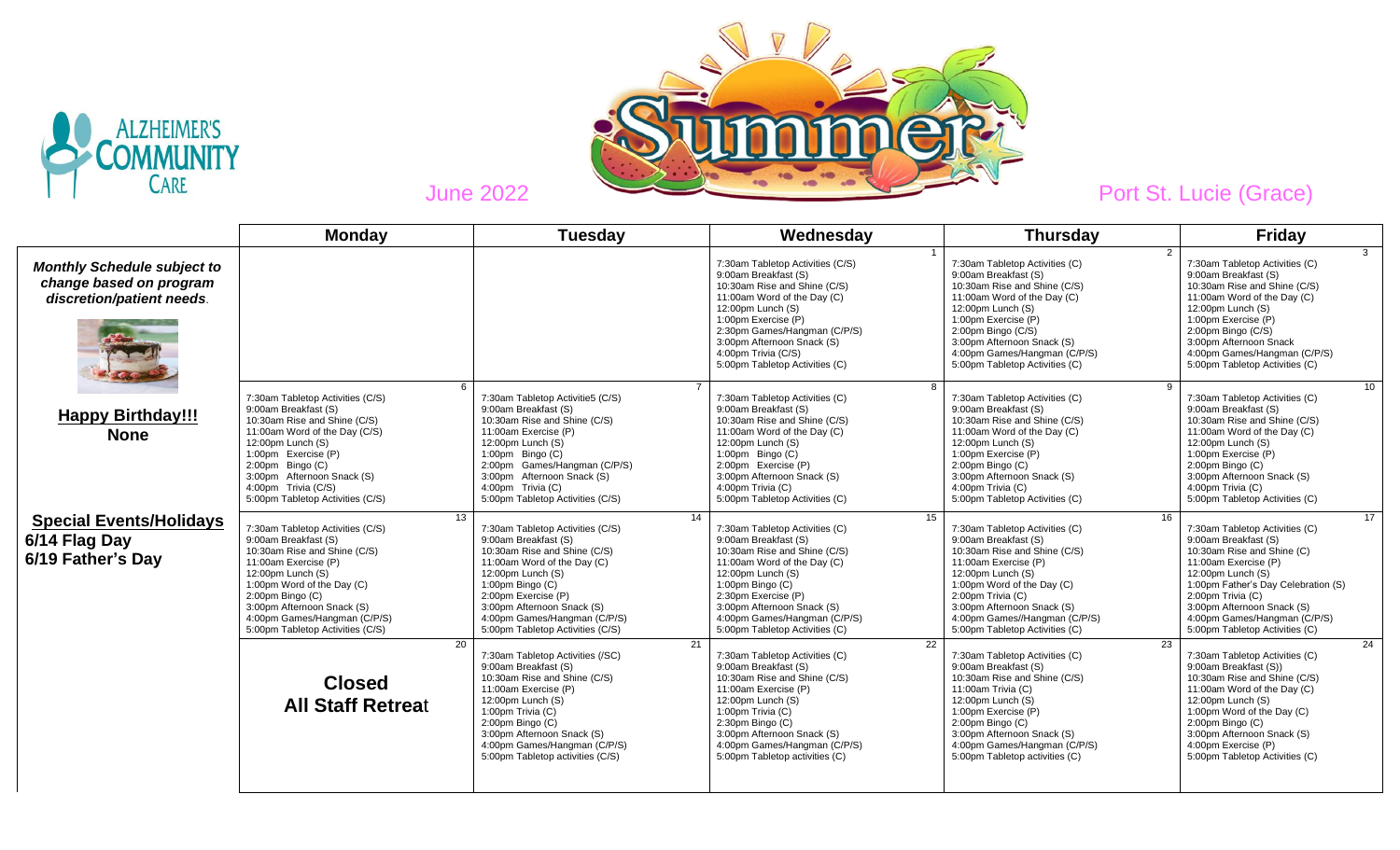| LZHEIMER'S | Port St. Lucie (Grace)           |                                  |                                  |                                  |  |
|------------|----------------------------------|----------------------------------|----------------------------------|----------------------------------|--|
| CARE       | <b>June 2022</b>                 |                                  |                                  |                                  |  |
|            | 27                               | 28                               | 29                               | 30                               |  |
|            | 7:30am Tabletop Activities (C/S) | 7:30am Tabletop Activities (C/S) | 7:30am Tabletop Activities (C/S) | 7:30am Tabletop Activities (C/S) |  |
|            | 9:00am Breakfast (S)             | 9:00am Breakfast (S)             | 9:00am Breakfast (S)             | 9:00am Breakfast (S)             |  |
|            | 10:30am Rise and Shine (C/S)     | 10:30am Rise and Shine (C/S)     | 10:30am Rise and Shine (C/S)     | 10:30 Rise and Shine (C/S)       |  |
|            | 11:00am Exercise (P)             | 11:00am Exercise (P)             | 11:00am Word of the Day (C)      | 11:00am Word of the Day (C)      |  |
|            | 12:00pm Lunch $(S)$              | $12:00$ pm Lunch $(S)$           | 12:00pm Lunch $(S)$              | 12:00pm Lunch $(S)$              |  |
|            | 1:00pm Word of the Day (C)       | 1:00pm Trivia (C)                | 1:00pm Word of the Day (C)       | 1:00pm Trivia (C)                |  |
|            | $2:00$ pm Bingo $(C)$            | $2:00$ pm Bingo $(C)$            | $2:00$ pm Bingo $(C)$            | $2:00$ pm Bingo $(C)$            |  |
|            | 3:00pm Afternoon Snack (S)       | 3:00pm Afternoon Snack (S)       | 3:00pm Afternoon Snack (S)       | 3:00pm Afternoon Snack (S)       |  |
|            | 4:00pm Trivia (C/S)              | 4:00pm Games/Hangman (C/PS)      | 4:00pm Trivia (C/S)              | 4:00pm Games/Hangman (C/P/S)     |  |
|            | 5:00pm Tabletop Activities (C/S) | 5:00pm Tabletop Activities (C/S) | 5:00pm Tabletop Activities (C/S) | 5:00pm Tabletop Activities (C/S) |  |

 **Specialized Alzheimer's Day Care Program Port St. Lucie** 555 SW Cashmere Blvd. Port St. Lucie, FL 34983 Mon-Fri: 7:30 – 5:30pm (772) 732-9200 www.alzcare.org

 Courtney Davis, LPN Program Manager Phyllis Rich, LPN Program Nurse



 **1-800-394-1772** 

| <b>Therapeutic Activities</b> | <b>Examples of Therapeutic Activities</b>                    | <b>Definitions</b>                                                                                                             |
|-------------------------------|--------------------------------------------------------------|--------------------------------------------------------------------------------------------------------------------------------|
| Cognitive                     | Word Games, Math Games, Trivia Games, Reminiscence,          | Encouraging thinking, reasoning, reminiscing; stimulating retained/long-term memories and integrating those memories into      |
|                               | Board Games, "Current" Events, Morning Announcements,        | activities; acknowledging and accepting the patient's perception of his/her "world" in a supportive, engaging, nonjudgmental   |
|                               | Tabletop Activities-coloring, bean sorting, puzzles, patient | environment; encouraging and rewarding creativity                                                                              |
|                               | specific individual tasks                                    |                                                                                                                                |
| Physical                      | Chair Exercise, Dancing, Arts and Crafts, Noodle             | Exercising both gross motor and fine motor skills; facilitating movement and maximizing physical independence while optimizing |
|                               |                                                              |                                                                                                                                |